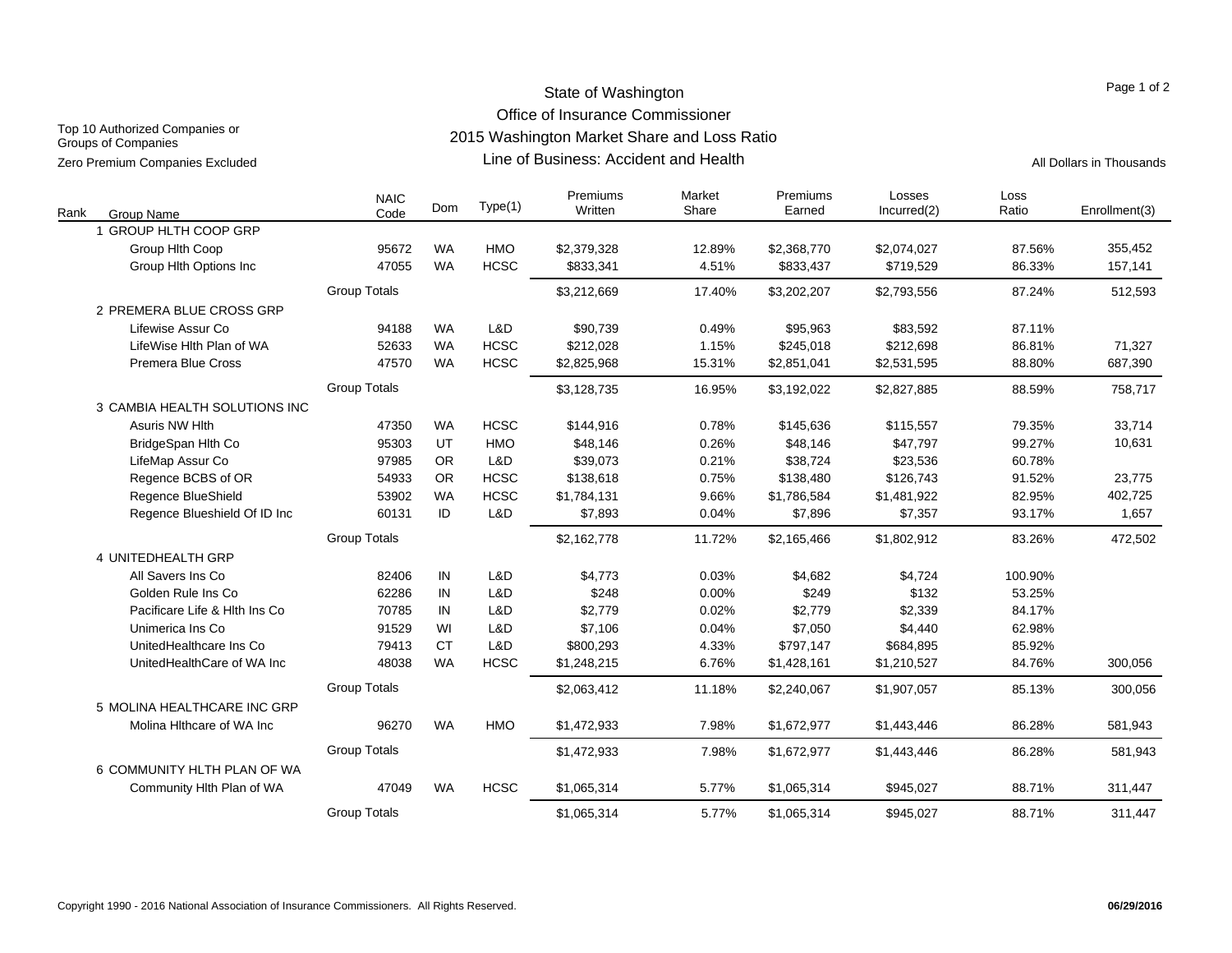### State of Washington Office of Insurance Commissioner 2015 Washington Market Share and Loss Ratio

Top 10 Authorized Companies or Groups of Companies Zero Premium Companies Excluded **All Dollars in Thousands** Circle All Dollars in Thousands Companies Excluded All Dollars in Thousands

Line of Business: Accident and Health

Page 2 of 2

| Rank<br>Group Name               | <b>NAIC</b><br>Code | Dom       | Type(1)     | Premiums<br>Written | Market<br>Share | <b>Premiums</b><br>Earned | Losses<br>Incurred(2) | Loss<br>Ratio | Enrollment(3) |
|----------------------------------|---------------------|-----------|-------------|---------------------|-----------------|---------------------------|-----------------------|---------------|---------------|
| 7 CENTENE CORP GRP               |                     |           |             |                     |                 |                           |                       |               |               |
| <b>Coordinated Care Corp</b>     | 95831               | IN        | <b>HMO</b>  | \$71,693            | 0.39%           | \$71,693                  | \$25,963              | 36.21%        | 27,365        |
| Coordinated Care of WA Inc       | 15352               | <b>WA</b> | <b>HCSC</b> | \$569,452           | 3.08%           | \$569,452                 | \$539,620             | 94.76%        | 181,821       |
|                                  | <b>Group Totals</b> |           |             | \$641,145           | 3.47%           | \$641,145                 | \$565,583             | 88.21%        | 209,186       |
| 8 KAISER FOUNDATION GRP          |                     |           |             |                     |                 |                           |                       |               |               |
| Kaiser Found Hith Plan of the NW | 95540               | <b>OR</b> | HMO         | \$577,745           | 3.13%           | \$577,745                 | \$562,887             | 97.43%        | 78,803        |
|                                  | <b>Group Totals</b> |           |             | \$577,745           | 3.13%           | \$577,745                 | \$562,887             | 97.43%        | 78,803        |
| 9 DELTA DENTAL OF WA             |                     |           |             |                     |                 |                           |                       |               |               |
| Delta Dental of WA               | 47341               | <b>WA</b> | <b>HCSC</b> | \$464,851           | 2.52%           | \$464,180                 | \$393,257             | 84.72%        | 1,001,662     |
|                                  | <b>Group Totals</b> |           |             | \$464,851           | 2.52%           | \$464,180                 | \$393,257             | 84.72%        | 1,001,662     |
| 10 AETNA GRP                     |                     |           |             |                     |                 |                           |                       |               |               |
| Aetna Hith & Life Ins Co         | 78700               | <b>CT</b> | L&D         | \$3                 | 0.00%           | \$2                       | \$8                   | 342.90%       |               |
| Aetna Life Ins Co                | 60054               | <b>CT</b> | L&D         | \$389,998           | 2.11%           | \$390,124                 | \$316,178             | 81.05%        |               |
| First Hith Life & Hith Ins Co    | 90328               | <b>TX</b> | L&D         | \$13,209            | 0.07%           | \$13,183                  | \$10,750              | 81.54%        |               |
|                                  | <b>Group Totals</b> |           |             | \$403,209           | 2.18%           | \$403,309                 | \$326,936             | 81.06%        |               |
|                                  | Top 10 Group Total  |           |             | \$15,192,791        | 82.30%          | \$15,624,432              | \$13,568,545          | 86.84%        | 4,226,909     |
|                                  | All Other Companies |           |             | \$3,268,493         | 17.70%          | \$3,441,973               | \$2,850,494           | 82.82%        | 1,610,250     |
|                                  | Totals(4)           |           |             | \$18,461,283        | 100.00%         | \$19,066,405              | \$16,419,039          | 86.12%        | 5,837,159     |

(1)L&D=Life and Disability Ins. Co., P&C=Property and Casualty Ins. Co., HMO=Health Maintenance Organization, HCSC=Health Care Service Contractor, LHCSC=Limited HCSC, F=Fraternal, MEWA=Multiple Employer Welfare Arrangement

(2)Includes Risk Revenue-related claims and benefits. However, Premiums Written and Premiums Earned do not include Risk Revenue.

(3) Enrollment only provided by companies filing the NAIC Health blank.

(4)Totals do not represent all health coverage in Washington.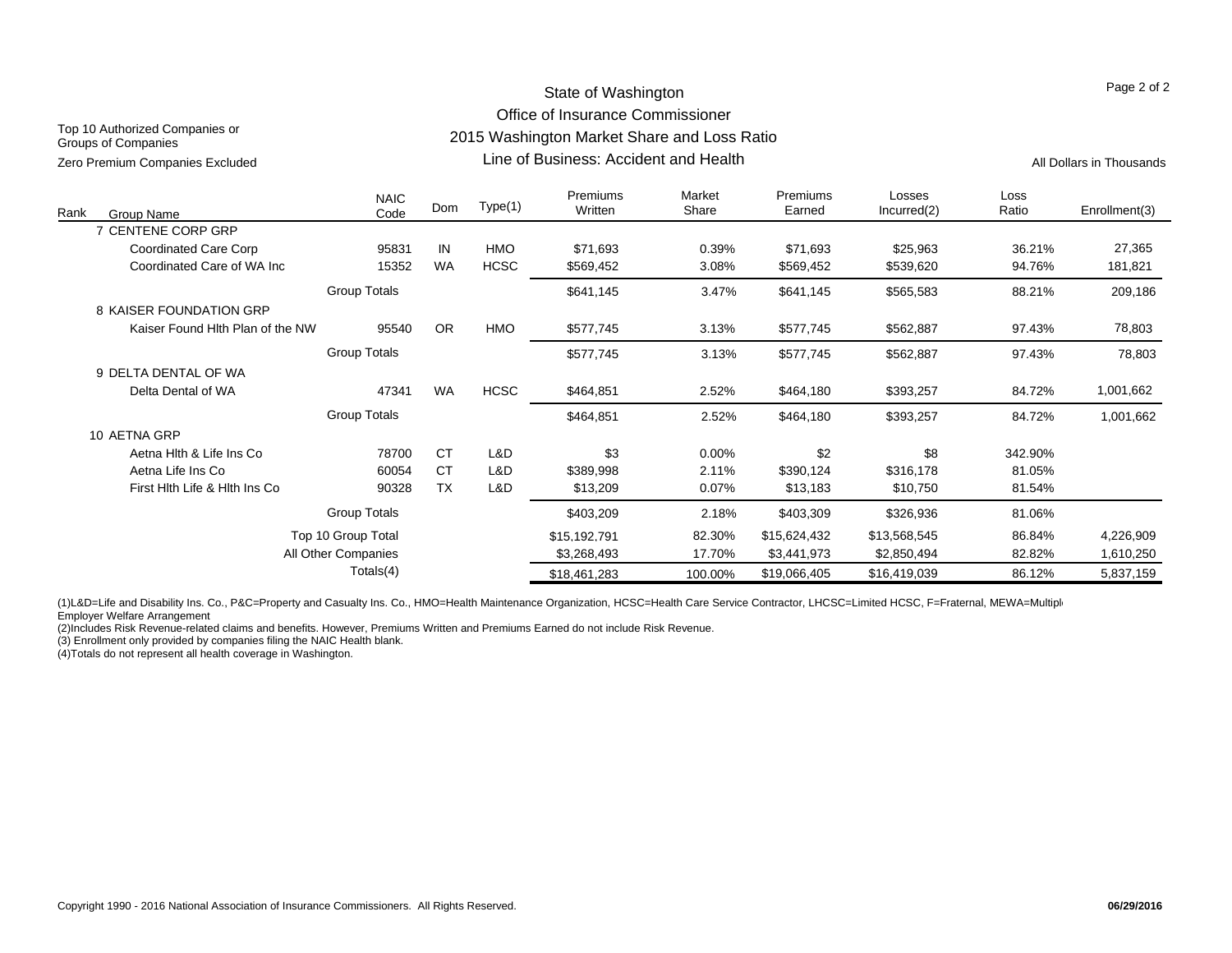#### State of Washington Office of Insurance Commissioner 2015 Washington Market Share Line of Business: Life - AnnuitiesZero Premium Companies Excluded **All Dollars in Thousands** Line of Business: Life - Annuities All Dollars in Thousands

Top 10 Authorized Companies or Groups of **Companies** 

| Rank | Group Name                           |                     | <b>NAIC</b><br>Code | Dom                    | Ordinary  | Credit | Group     | Industrial | Total     | Market<br>Share |
|------|--------------------------------------|---------------------|---------------------|------------------------|-----------|--------|-----------|------------|-----------|-----------------|
|      | 1 JACKSON NATL GRP                   |                     |                     |                        |           |        |           |            |           |                 |
|      | Jackson Natl Life Ins Co             |                     | 65056               | MI                     | \$334,655 | \$0    | \$465     | \$0        | \$335,120 | 7.15%           |
|      |                                      | <b>Group Totals</b> |                     |                        | \$334.655 | \$0    | \$465     | \$0        | \$335,120 | 7.15%           |
|      | 2 NEW YORK LIFE GRP                  |                     |                     |                        |           |        |           |            |           |                 |
|      | New York Life Ins & Ann Corp         |                     | 91596               | DE                     | \$311.201 | \$0    | \$1,288   | \$0        | \$312.489 | 6.67%           |
|      | New York Life Ins Co                 |                     | 66915               | <b>NY</b>              | \$2.559   | \$0    | \$1,682   | \$0        | \$4,241   | 0.09%           |
|      |                                      | <b>Group Totals</b> |                     |                        | \$313.760 | \$0    | \$2.970   | \$0        | \$316.730 | 6.76%           |
|      | 3 LINCOLN NATL GRP                   |                     |                     |                        |           |        |           |            |           |                 |
|      | Lincoln Life & Ann Co of NY          |                     | 62057               | <b>NY</b>              | \$91      | \$0    | \$0       | \$0        | \$91      | 0.00%           |
|      | Lincoln Natl Life Ins Co             |                     | 65676               | IN                     | \$272,898 | \$0    | \$35,997  | \$0        | \$308,895 | 6.59%           |
|      |                                      | <b>Group Totals</b> |                     |                        | \$272.990 | \$0    | \$35.997  | \$0        | \$308.987 | 6.59%           |
|      | 4 AMERICAN INTL GRP                  |                     |                     |                        |           |        |           |            |           |                 |
|      | American Gen Life Ins Co             |                     | 60488               | <b>TX</b>              | \$209.556 | \$0    | \$1,837   | \$0        | \$211,393 | 4.51%           |
|      | United States Life Ins Co in the Cit |                     | 70106               | <b>NY</b>              | \$581     | \$0    | \$0       | \$0        | \$581     | 0.01%           |
|      | Variable Ann Life Ins Co             |                     | 70238               | <b>TX</b>              | \$54.283  | \$0    | \$36.562  | \$0        | \$90,845  | 1.94%           |
|      |                                      | <b>Group Totals</b> |                     |                        | \$264,421 | \$0    | \$38,399  | \$0        | \$302.820 | 6.46%           |
|      | 5 PRUDENTIAL OF AMER GRP             |                     |                     |                        |           |        |           |            |           |                 |
|      | Pruco Life Ins Co                    |                     | 79227               | AZ                     | \$120,779 | \$0    | \$0       | \$0        | \$120,779 | 2.58%           |
|      | Prudential Ann Life Assur Corp       |                     | 86630               | $\mathsf{A}\mathsf{Z}$ | \$2,590   | \$0    | \$0       | \$0        | \$2,590   | 0.06%           |
|      | Prudential Ins Co Of Amer            |                     | 68241               | <b>NJ</b>              | \$719     | \$0    | \$170.863 | \$0        | \$171,583 | 3.66%           |
|      |                                      | <b>Group Totals</b> |                     |                        | \$124,088 | \$0    | \$170,863 | \$0        | \$294,952 | 6.29%           |
|      | 6 TIAA FAMILY GRP                    |                     |                     |                        |           |        |           |            |           |                 |
|      | Teachers Ins & Ann Assoc Of Amer     |                     | 69345               | <b>NY</b>              | \$144,054 | \$0    | \$111,683 | \$0        | \$255,737 | 5.46%           |
|      | <b>TIAA Cref Life Ins Co</b>         |                     | 60142               | <b>NY</b>              | \$11.219  | \$0    | \$0       | \$0        | \$11,219  | 0.24%           |
|      |                                      | <b>Group Totals</b> |                     |                        | \$155,273 | \$0    | \$111,683 | \$0        | \$266,956 | 5.70%           |
|      | 7 MASS MUT LIFE INS GRP              |                     |                     |                        |           |        |           |            |           |                 |
|      | CM Life Ins Co                       |                     | 93432               | <b>CT</b>              | \$570     | \$0    | \$0       | \$0        | \$570     | 0.01%           |
|      | Massachusetts Mut Life Ins Co        |                     | 65935               | <b>MA</b>              | \$29,883  | \$0    | \$177,448 | \$0        | \$207,331 | 4.42%           |
|      |                                      | <b>Group Totals</b> |                     |                        | \$30,453  | \$0    | \$177,448 | \$0        | \$207,901 | 4.44%           |
|      | 8 ALLIANZ INS GRP                    |                     |                     |                        |           |        |           |            |           |                 |
|      | Allianz Life Ins Co Of N Amer        |                     | 90611               | <b>MN</b>              | \$185.795 | \$0    | \$0       | \$0        | \$185,795 | 3.96%           |
|      |                                      | <b>Group Totals</b> |                     |                        | \$185,795 | \$0    | \$0       | \$0        | \$185.795 | 3.96%           |
|      | 9 LIA Holdings Grp                   |                     |                     |                        |           |        |           |            |           |                 |
|      | Lombard Intl Life Assur Co           |                     | 60232               | PA                     | \$0       | \$0    | \$175,224 | \$0        | \$175,224 | 3.74%           |
|      |                                      | <b>Group Totals</b> |                     |                        | \$0       | \$0    | \$175,224 | \$0        | \$175,224 | 3.74%           |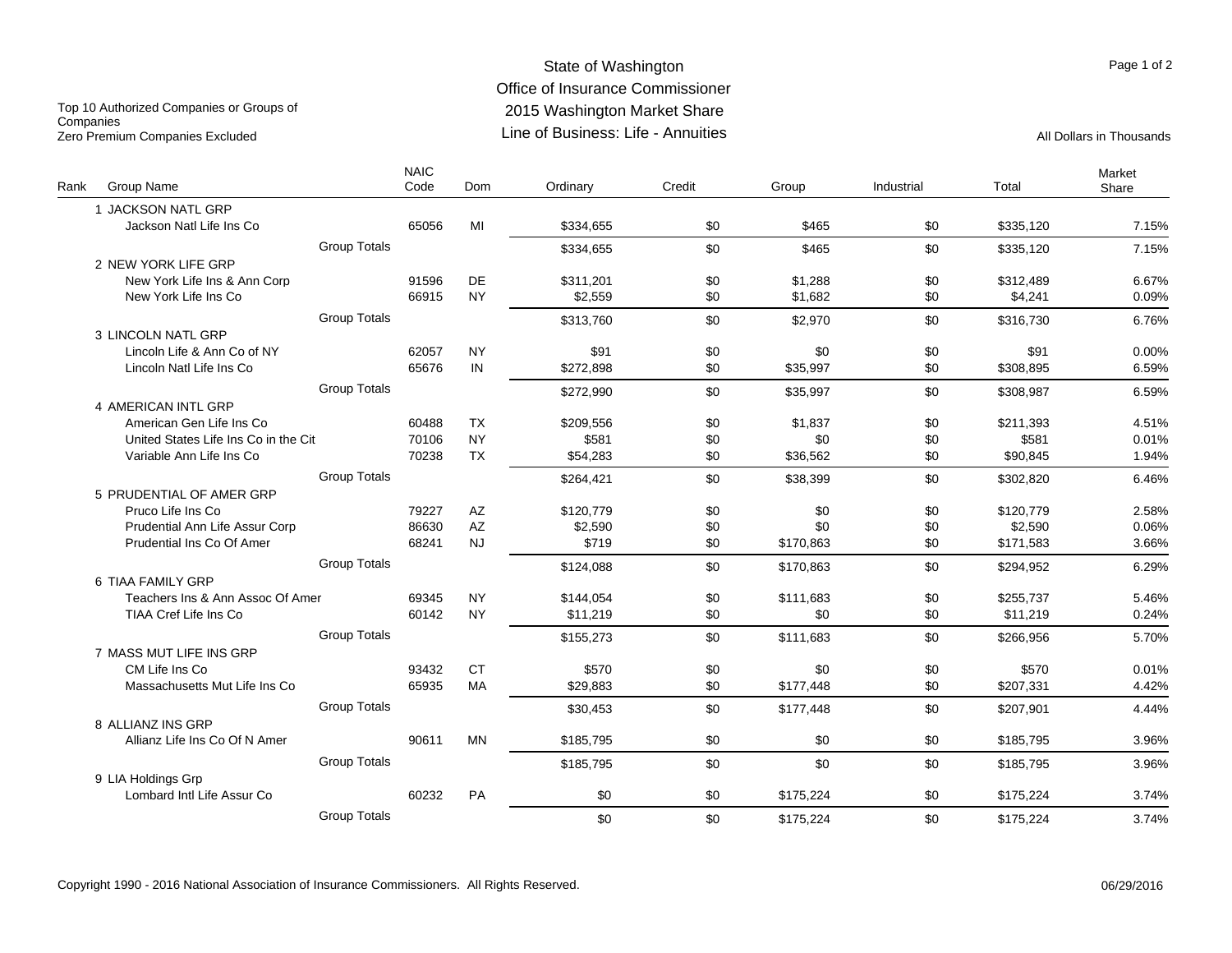## State of Washington Office of Insurance Commissioner 2015 Washington Market Share Line of Business: Life - Annuities

Top 10 Authorized Companies or Groups of **Companies** Zero Premium Companies Excluded **All Dollars in Thousands** Line of Business: Life - Annuities All Dollars in Thousands

| Rank | Group Name                     | <b>NAIC</b><br>Code | Dom       | Ordinary    | Credit | Group       | Industrial | Total       | Market<br>Share |
|------|--------------------------------|---------------------|-----------|-------------|--------|-------------|------------|-------------|-----------------|
|      | 10 Vova Financial Grp          |                     |           |             |        |             |            |             |                 |
|      | Reliastar Life Ins Co          | 67105               | MN        | \$4,308     | \$0    | \$1,428     | \$0        | \$5,736     | 0.12%           |
|      | Reliastar Life Ins Co Of NY    | 61360               | <b>NY</b> | \$2         | \$0    | \$0         | \$0        | \$2         | $0.00\%$        |
|      | Security Life Of Denver Ins Co | 68713               | CO        | \$1         | \$0    | \$0         | \$0        | \$1         | $0.00\%$        |
|      | Vova Ins & Ann Co              | 80942               | IA        | \$24.967    | \$0    | \$634       | \$0        | \$25.601    | 0.55%           |
|      | Vova Retirement Ins & Ann Co   | 86509               | <b>CT</b> | \$509       | \$0    | \$140.209   | \$0        | \$140.718   | 3.00%           |
|      | Group Totals                   |                     |           | \$29.787    | \$0    | \$142,270   | \$0        | \$172.057   | 3.67%           |
|      | <b>Top Group Totals</b>        |                     |           | \$1.711.221 | \$0    | \$855.319   | \$0        | \$2,566,540 | 54.75%          |
|      | All Other Companies            |                     |           | \$1.970.478 | \$0    | \$150,300   | \$0        | \$2,120,779 | 45.25%          |
|      |                                | Totals              |           | \$3,681,700 | \$0    | \$1,005,619 | \$0        | \$4,687,319 | 100.00%         |

#### Copyright 1990 - 2016 National Association of Insurance Commissioners. All Rights Reserved. 06/29/2016

Page 2 of 2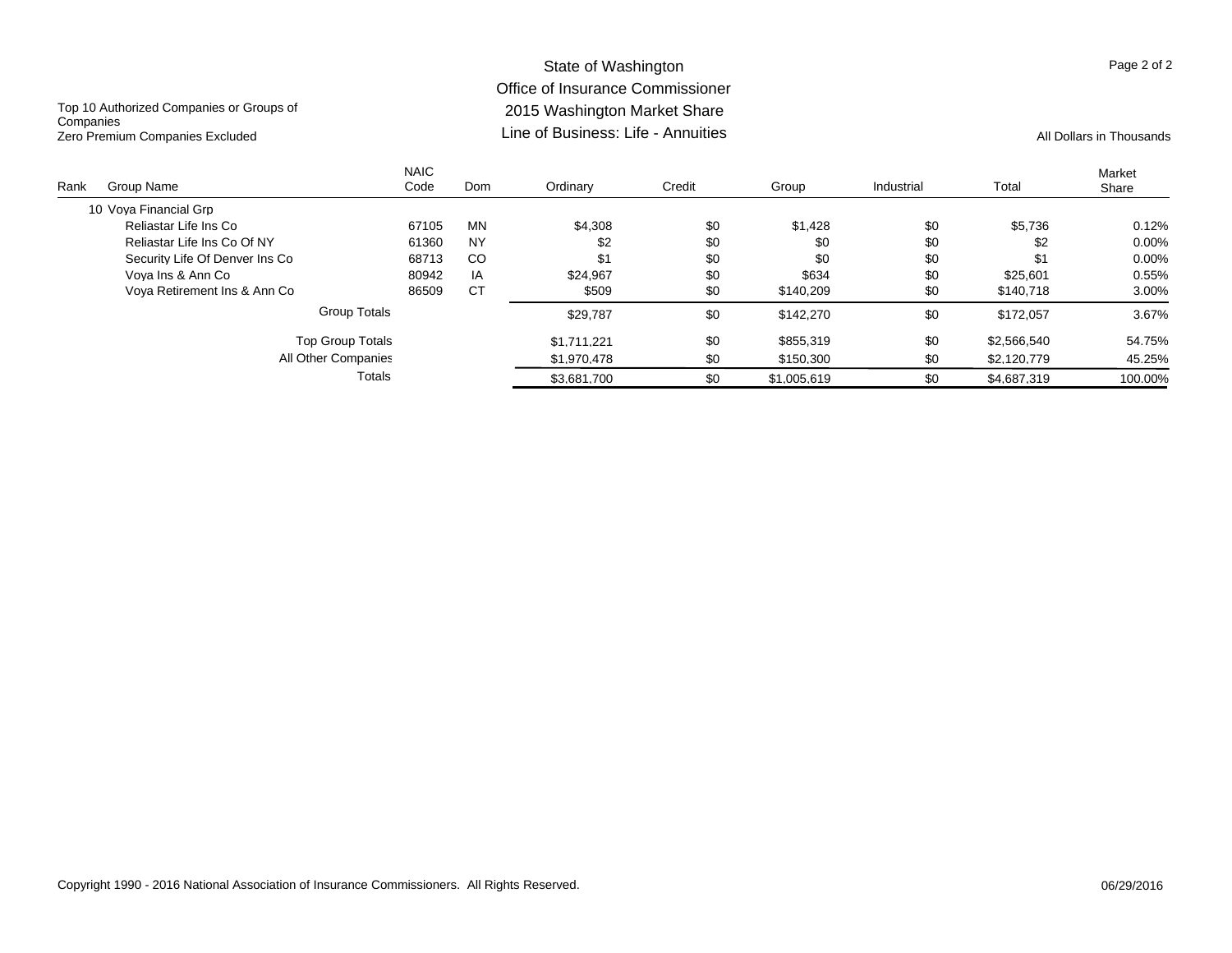#### State of Washington Office of Insurance Commissioner 2015 Washington Market Share Line of Business: Life - Life InsuranceZero Premium Companies Excluded **All Dollars in Thousands** Line of Business: Life - Life Insurance

Top 10 Authorized Companies or Groups of **Companies** 

| Rank | Group Name                     |                     | <b>NAIC</b><br>Code | Dom       | Ordinary  | Credit | Group     | Industrial | Total     | Market<br>Share |
|------|--------------------------------|---------------------|---------------------|-----------|-----------|--------|-----------|------------|-----------|-----------------|
|      | 1 METROPOLITAN GRP             |                     |                     |           |           |        |           |            |           |                 |
|      | Delaware Amer Life Ins Co      |                     | 62634               | DE        | \$19      | \$0    | \$9       | \$0        | \$28      | 0.00%           |
|      | General Amer Life Ins Co       |                     | 63665               | <b>MO</b> | \$4.135   | \$0    | \$2       | \$0        | \$4,137   | 0.18%           |
|      | Metlife Ins Co USA             |                     | 87726               | DE        | \$29,743  | \$0    | \$0       | \$0        | \$29,743  | 1.27%           |
|      | Metropolitan Life Ins Co       |                     | 65978               | <b>NY</b> | \$22,628  | \$0    | \$143,757 | \$0        | \$166,384 | 7.11%           |
|      | Metropolitan Tower Life Ins Co |                     | 97136               | DE        | \$1,217   | \$0    | \$0       | \$0        | \$1,217   | 0.05%           |
|      | New England Life Ins Co        |                     | 91626               | MA        | \$1,736   | \$0    | \$0       | \$0        | \$1,736   | 0.07%           |
|      |                                | <b>Group Totals</b> |                     |           | \$59,477  | \$0    | \$143,768 | \$0        | \$203,246 | 8.69%           |
|      | 2 NEW YORK LIFE GRP            |                     |                     |           |           |        |           |            |           |                 |
|      | New York Life Ins & Ann Corp   |                     | 91596               | DE        | \$48,067  | \$0    | \$871     | \$0        | \$48,939  | 2.09%           |
|      | New York Life Ins Co           |                     | 66915               | <b>NY</b> | \$118,541 | \$0    | \$24,090  | \$0        | \$142,631 | 6.10%           |
|      | NYLife Ins Co Of AZ            |                     | 81353               | AZ        | \$1,907   | \$0    | \$0       | \$0        | \$1,907   | 0.08%           |
|      |                                | <b>Group Totals</b> |                     |           | \$168,515 | \$0    | \$24,961  | \$0        | \$193,476 | 8.27%           |
|      | 3 NORTHWESTERN MUT GRP         |                     |                     |           |           |        |           |            |           |                 |
|      | Northwestern Mut Life Ins Co   |                     | 67091               | WI        | \$167.387 | \$0    | \$0       | \$0        | \$167.387 | 7.15%           |
|      |                                | <b>Group Totals</b> |                     |           | \$167,387 | \$0    | \$0       | \$0        | \$167,387 | 7.15%           |
|      | 4 PRUDENTIAL OF AMER GRP       |                     |                     |           |           |        |           |            |           |                 |
|      | Pruco Life Ins Co              |                     | 79227               | AZ        | \$38,678  | \$0    | \$0       | \$0        | \$38,678  | 1.65%           |
|      | Prudential Ann Life Assur Corp |                     | 86630               | AZ        | \$89      | \$0    | \$0       | \$0        | \$89      | 0.00%           |
|      | Prudential Ins Co Of Amer      |                     | 68241               | <b>NJ</b> | \$12,321  | \$0    | \$54,506  | \$0        | \$66,827  | 2.86%           |
|      |                                | <b>Group Totals</b> |                     |           | \$51,088  | \$0    | \$54,506  | \$0        | \$105,594 | 4.51%           |
|      | 5 MASS MUT LIFE INS GRP        |                     |                     |           |           |        |           |            |           |                 |
|      | CM Life Ins Co                 |                     | 93432               | <b>CT</b> | \$2.507   | \$0    | \$0       | \$0        | \$2,507   | 0.11%           |
|      | Massachusetts Mut Life Ins Co  |                     | 65935               | <b>MA</b> | \$47,550  | \$0    | \$37,769  | \$0        | \$85,319  | 3.65%           |
|      | MML Bay State Life Ins Co      |                     | 70416               | <b>CT</b> | \$781     | \$0    | \$0       | \$0        | \$781     | 0.03%           |
|      |                                | <b>Group Totals</b> |                     |           | \$50,837  | \$0    | \$37,769  | \$0        | \$88,606  | 3.79%           |
|      | 6 PACIFIC LIFE GRP             |                     |                     |           |           |        |           |            |           |                 |
|      | Pacific Life Ins Co            |                     | 67466               | <b>NE</b> | \$84,653  | \$0    | \$0       | \$0        | \$84,653  | 3.62%           |
|      |                                | <b>Group Totals</b> |                     |           | \$84,653  | \$0    | \$0       | \$0        | \$84,653  | 3.62%           |
|      | 7 LINCOLN NATL GRP             |                     |                     |           |           |        |           |            |           |                 |
|      | First Penn Pacific Life Ins Co |                     | 67652               | IN        | \$2,191   | \$0    | \$6       | \$0        | \$2,198   | 0.09%           |
|      | Lincoln Life & Ann Co of NY    |                     | 62057               | <b>NY</b> | \$104     | \$0    | \$92      | \$0        | \$196     | 0.01%           |
|      | Lincoln Natl Life Ins Co       |                     | 65676               | $\sf IN$  | \$69,022  | \$0    | \$8,516   | \$0        | \$77,538  | 3.31%           |
|      |                                | <b>Group Totals</b> |                     |           | \$71,318  | \$0    | \$8,614   | \$0        | \$79,932  | 3.42%           |
|      | 8 STATE FARM GRP               |                     |                     |           |           |        |           |            |           |                 |
|      | State Farm Life Ins Co         |                     | 69108               | IL        | \$77,616  | \$0    | \$773     | \$0        | \$78,388  | 3.35%           |
|      |                                | <b>Group Totals</b> |                     |           | \$77,616  | \$0    | \$773     | \$0        | \$78,388  | 3.35%           |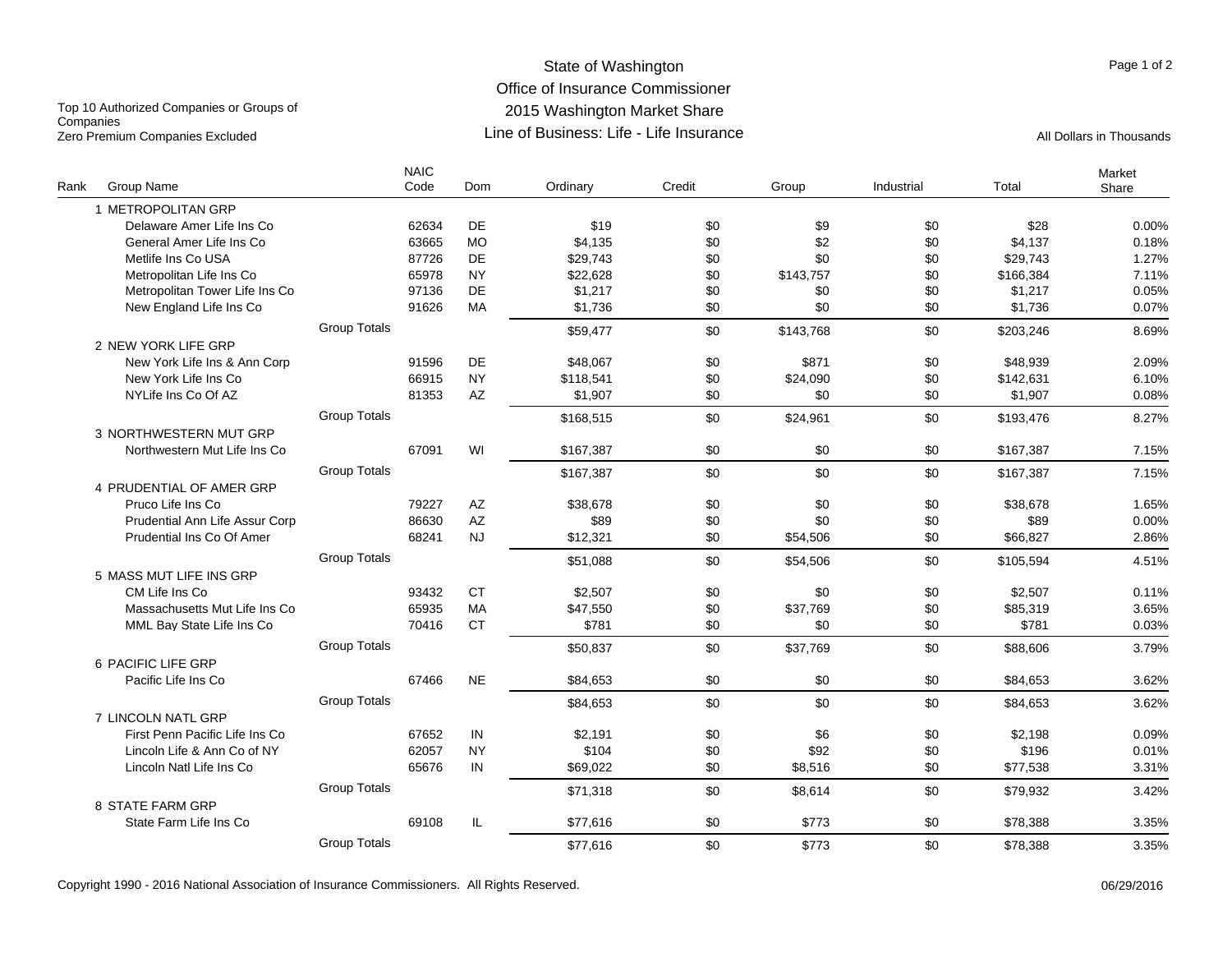#### State of Washington Office of Insurance Commissioner 2015 Washington Market Share Line of Business: Life - Life InsuranceZero Premium Companies Excluded **All Dollars in Thousands** Line of Business: Life - Life Insurance

Top 10 Authorized Companies or Groups of **Companies** 

| Rank | Group Name                      | <b>NAIC</b><br>Code | Dom           | Ordinary    | Credit  | Group     | Industrial | Total       | Market<br>Share |
|------|---------------------------------|---------------------|---------------|-------------|---------|-----------|------------|-------------|-----------------|
|      |                                 |                     |               |             |         |           |            |             |                 |
|      | 9 JOHN HANCOCK GRP              |                     |               |             |         |           |            |             |                 |
|      | John Hancock Life & Hith Ins Co | 93610               | MA            | \$8         | \$0     | \$0       | \$0        | \$8         | 0.00%           |
|      | John Hancock Life Ins Co USA    | 65838               | MI            | \$70,448    | \$0     | \$6       | \$0        | \$70,454    | 3.01%           |
|      |                                 | Group Totals        |               | \$70,456    | \$0     | \$6       | \$0        | \$70,462    | 3.01%           |
|      | 10 Vova Financial Grp           |                     |               |             |         |           |            |             |                 |
|      | Midwestern United Life Ins Co   | 66109               | IN            | \$26        | \$0     | \$0       | \$0        | \$26        | 0.00%           |
|      | Reliastar Life Ins Co           | 67105               | <b>MN</b>     | \$23.483    | \$0     | \$25,370  | \$0        | \$48,853    | 2.09%           |
|      | Reliastar Life Ins Co Of NY     | 61360               | <b>NY</b>     | \$264       | \$0     | \$53      | \$0        | \$318       | 0.01%           |
|      | Security Life Of Denver Ins Co  | 68713               | <sub>CO</sub> | \$15,656    | \$0     | \$0       | \$0        | \$15,656    | 0.67%           |
|      | Vova Ins & Ann Co               | 80942               | IA            | \$1,442     | \$0     | \$0       | \$0        | \$1,442     | 0.06%           |
|      | Voya Retirement Ins & Ann Co    | 86509               | <b>CT</b>     | \$1,002     | \$0     | \$53      | \$0        | \$1,055     | 0.05%           |
|      |                                 | <b>Group Totals</b> |               | \$41,873    | \$0     | \$25,477  | \$0        | \$67,350    | 2.88%           |
|      | <b>Top Group Totals</b>         |                     |               | \$843.220   | \$0     | \$295,874 | \$0        | \$1.139.094 | 48.69%          |
|      | All Other Companies             |                     |               | \$945,260   | \$4,228 | \$250,953 | \$4        | \$1,200,445 | 51.31%          |
|      |                                 | Totals              |               | \$1.788.480 | \$4,228 | \$546.826 | \$4        | \$2,339,538 | 100.00%         |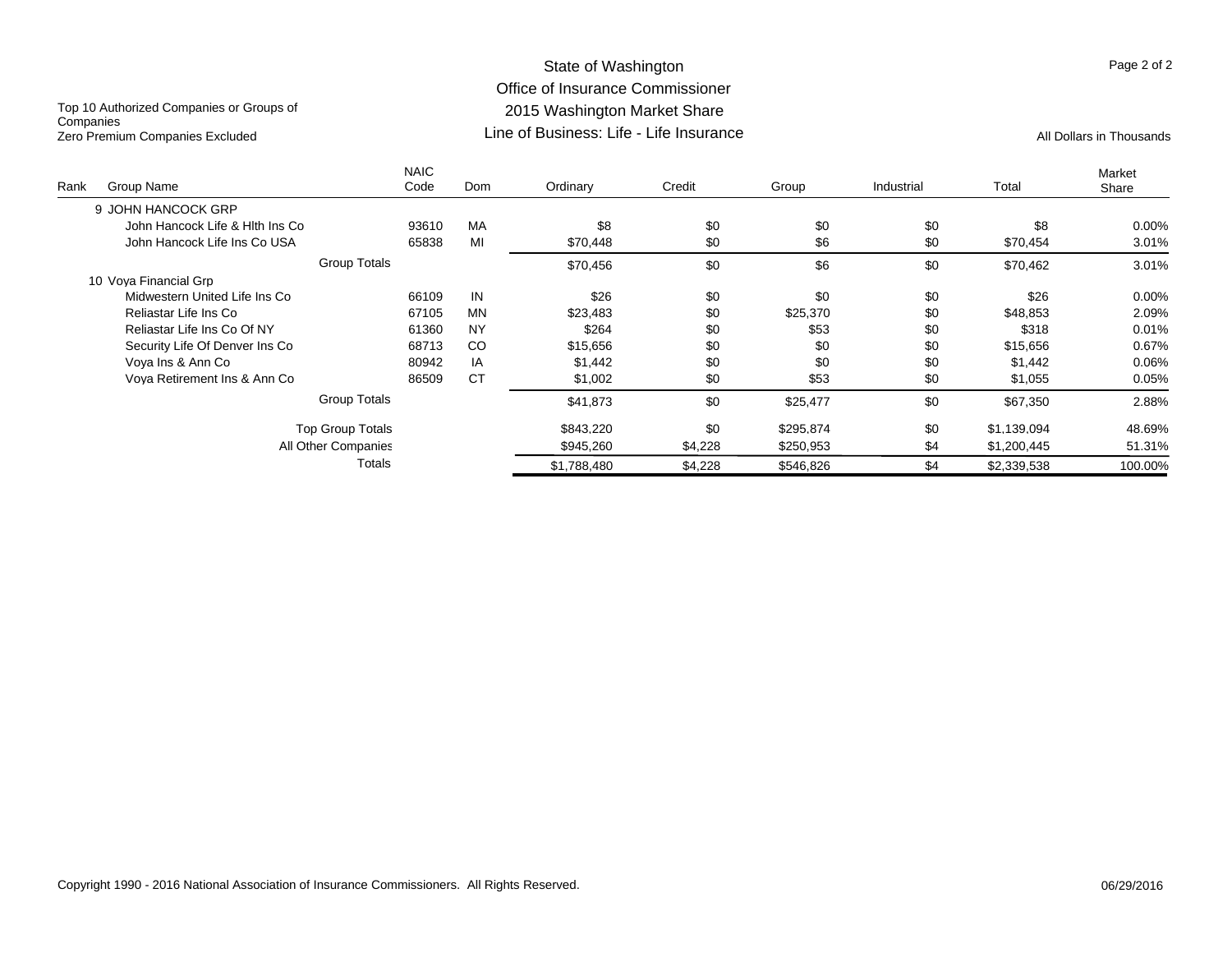### State of Washington Office of Insurance Commissioner 2015 Washington Market Share Line of Business: Life - Other Considerations

Top 10 Authorized Companies or Groups of **Companies** Zero Premium Companies Excluded Companies Excluded Companies Companies Companies Companies All Dollars in Thousands

| Rank<br>Group Name                 | <b>NAIC</b><br>Code | Dom       | Ordinary  | Credit | Group     | Industrial | Total     | Market<br>Share |
|------------------------------------|---------------------|-----------|-----------|--------|-----------|------------|-----------|-----------------|
| 1 PRUDENTIAL OF AMER GRP           |                     |           |           |        |           |            |           |                 |
| Prudential Ins Co Of Amer          | 68241               | <b>NJ</b> | \$0       | \$0    | \$339,713 | \$0        | \$339,713 | 24.75%          |
| Prudential Retirement Ins & Ann Co | 93629               | <b>CT</b> | \$0       | \$0    | \$4       | \$0        | \$4       | 0.00%           |
| <b>Group Totals</b>                |                     |           | \$0       | \$0    | \$339,717 | \$0        | \$339,717 | 24.75%          |
| 2 JOHN HANCOCK GRP                 |                     |           |           |        |           |            |           |                 |
| John Hancock Life Ins Co USA       | 65838               | MI        | \$0       | \$0    | \$271,015 | \$0        | \$271,015 | 19.75%          |
| <b>Group Totals</b>                |                     |           | \$0       | \$0    | \$271,015 | \$0        | \$271,015 | 19.75%          |
| 3 NATIONWIDE CORP GRP              |                     |           |           |        |           |            |           |                 |
| Nationwide Life & Ann Ins Co       | 92657               | OH        | \$26,377  | \$0    | \$77      | \$0        | \$26,453  | 1.93%           |
| Nationwide Life Ins Co             | 66869               | OH        | \$89,114  | \$0    | \$53,869  | \$0        | \$142,983 | 10.42%          |
| <b>Group Totals</b>                |                     |           | \$115,490 | \$0    | \$53,946  | \$0        | \$169,436 | 12.34%          |
| 4 Aegon US Holding Grp             |                     |           |           |        |           |            |           |                 |
| Transamerica Financial Life Ins Co | 70688               | <b>NY</b> | \$0       | \$0    | \$82,363  | \$0        | \$82,363  | 6.00%           |
| Transamerica Life Ins Co           | 86231               | IA        | \$0       | \$0    | \$59,882  | \$0        | \$59,882  | 4.36%           |
| <b>Group Totals</b>                |                     |           | \$0       | \$0    | \$142,246 | \$0        | \$142,246 | 10.36%          |
| 5 METROPOLITAN GRP                 |                     |           |           |        |           |            |           |                 |
| Metropolitan Life Ins Co           | 65978               | <b>NY</b> | \$0       | \$0    | \$104,152 | \$0        | \$104,152 | 7.59%           |
| <b>Group Totals</b>                |                     |           | \$0       | \$0    | \$104,152 | \$0        | \$104,152 | 7.59%           |
| 6 STANCORP FIN GRP                 |                     |           |           |        |           |            |           |                 |
| Standard Ins Co                    | 69019               | <b>OR</b> | \$0       | \$0    | \$85,508  | \$0        | \$85,508  | 6.23%           |
| <b>Group Totals</b>                |                     |           | \$0       | \$0    | \$85,508  | \$0        | \$85,508  | 6.23%           |
| 7 MASS MUT LIFE INS GRP            |                     |           |           |        |           |            |           |                 |
| Massachusetts Mut Life Ins Co      | 65935               | MA        | \$0       | \$0    | \$85,238  | \$0        | \$85,238  | 6.21%           |
| <b>Group Totals</b>                |                     |           | \$0       | \$0    | \$85,238  | \$0        | \$85,238  | 6.21%           |
| 8 HARTFORD FIRE & CAS GRP          |                     |           |           |        |           |            |           |                 |
| American Maturity Life Ins Co      | 81213               | <b>CT</b> | \$0       | \$0    | \$160     | \$0        | \$160     | 0.01%           |
| Hartford Life & Ann Ins Co         | 71153               | <b>CT</b> | \$2,881   | \$0    | \$0       | \$0        | \$2,881   | 0.21%           |
| Hartford Life Ins Co               | 88072               | <b>CT</b> | \$848     | \$0    | \$51,114  | \$0        | \$51,961  | 3.79%           |
| <b>Group Totals</b>                |                     |           | \$3,729   | \$0    | \$51,274  | \$0        | \$55,003  | 4.01%           |
| 9 NEW YORK LIFE GRP                |                     |           |           |        |           |            |           |                 |
| New York Life Ins Co               | 66915               | <b>NY</b> | \$0       | \$0    | \$54,884  | \$0        | \$54,884  | 4.00%           |
| <b>Group Totals</b>                |                     |           | \$0       | \$0    | \$54,884  | \$0        | \$54,884  | 4.00%           |
| 10 Mutual Of Amer Life Ins Co      |                     |           |           |        |           |            |           |                 |
| Mutual Of Amer Life Ins Co         | 88668               | <b>NY</b> | \$6,346   | \$0    | \$24,682  | \$0        | \$31,028  | 2.26%           |
| <b>Group Totals</b>                |                     |           | \$6,346   | \$0    | \$24,682  | \$0        | \$31,028  | 2.26%           |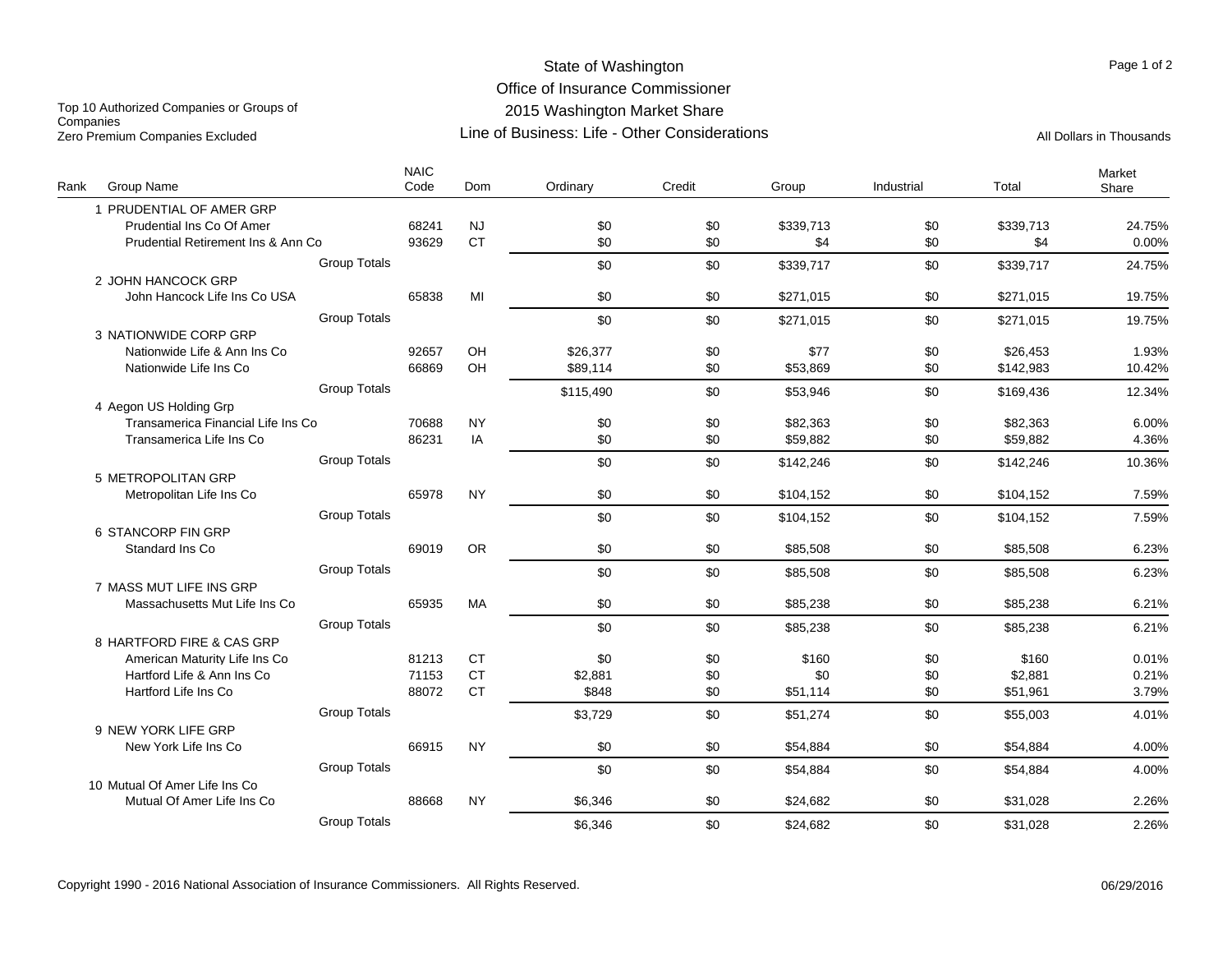|                                                       |                     |                                               | State of Washington              |        |             |            |             | Page 2 of 2     |
|-------------------------------------------------------|---------------------|-----------------------------------------------|----------------------------------|--------|-------------|------------|-------------|-----------------|
|                                                       |                     |                                               | Office of Insurance Commissioner |        |             |            |             |                 |
| Top 10 Authorized Companies or Groups of<br>Companies |                     |                                               | 2015 Washington Market Share     |        |             |            |             |                 |
| Zero Premium Companies Excluded                       |                     | Line of Business: Life - Other Considerations | All Dollars in Thousands         |        |             |            |             |                 |
| Group Name<br>Rank                                    | <b>NAIC</b><br>Code | Dom                                           | Ordinary                         | Credit | Group       | Industrial | Total       | Market<br>Share |
| Top Group Totals                                      |                     |                                               | \$125.565                        | \$0    | \$1,212,660 | \$0        | \$1.338.225 | 97.50%          |
| All Other Companies                                   |                     |                                               | \$14,758                         | \$0    | \$19,559    | \$0        | \$34.317    | 2.50%           |
| Totals                                                |                     |                                               | \$140.323                        | \$0    | \$1.232.219 | \$0        | \$1,372,542 | 100.00%         |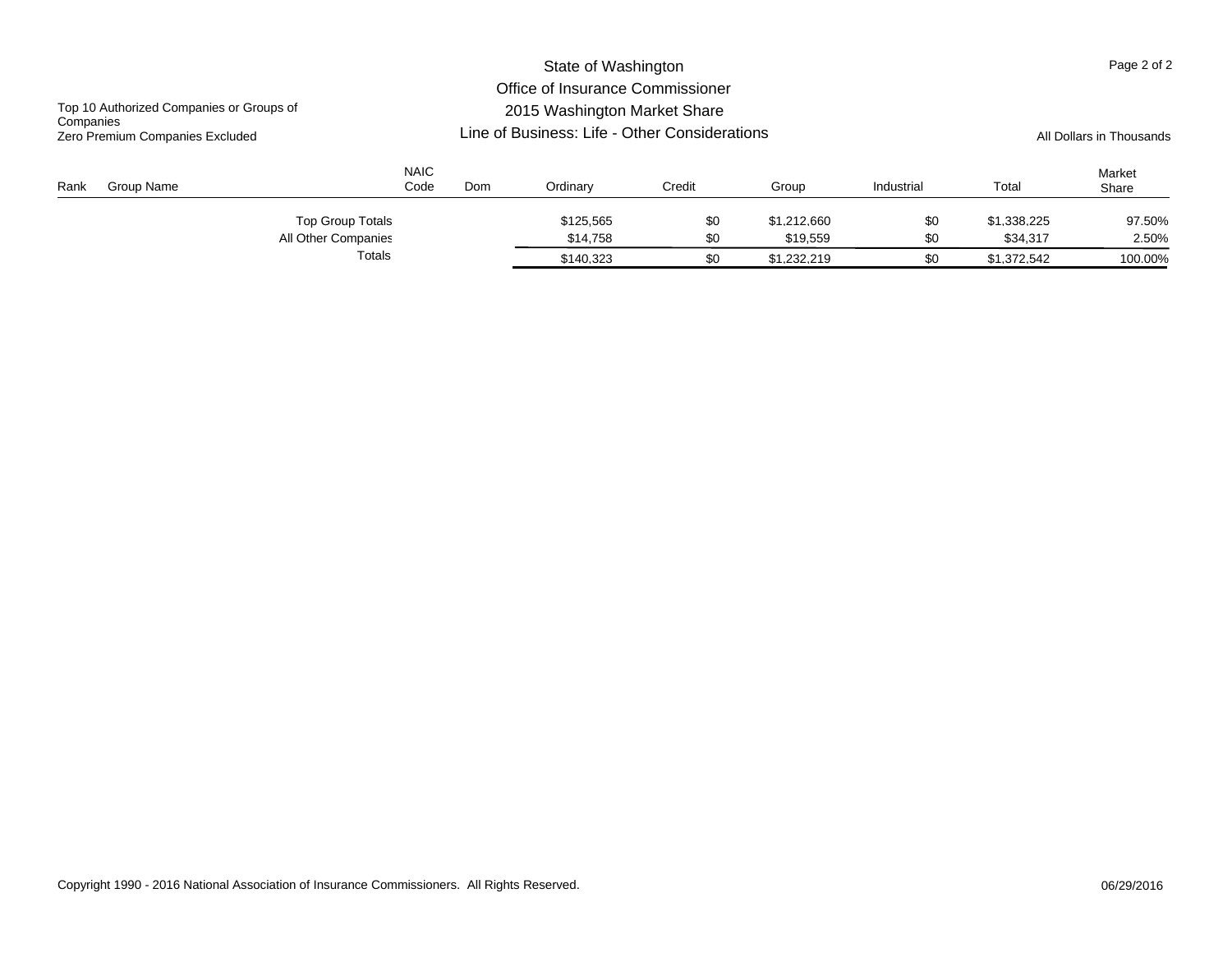Office of Insurance Commissioner

Top 10 Authorized Companies or Groups of **Companies** 

2015 Washington Market Share and Loss Ratio

|      | Zero Premium and Loss Companies Excluded |                     |            | Line of Business: Property and Casualty Totals (excludes Accident and Health) |                 |                              |                                     | All Dollars in Thousands |
|------|------------------------------------------|---------------------|------------|-------------------------------------------------------------------------------|-----------------|------------------------------|-------------------------------------|--------------------------|
| Rank | Group Name                               | <b>NAIC</b><br>Code | <b>DOM</b> | <b>Direct</b><br>Premiums<br>Written                                          | Market<br>Share | Direct<br>Premiums<br>Earned | <b>Direct</b><br>Losses<br>Incurred | Loss<br>Ratio            |
|      | 1 LIBERTY MUT GRP                        |                     |            |                                                                               |                 |                              |                                     |                          |
|      | American Economy Ins Co                  | 19690               | IN         | \$20,045                                                                      | 0.20%           | \$23,080                     | \$8,280                             | 35.87%                   |
|      | American Fire & Cas Co                   | 24066               | <b>NH</b>  | \$31,366                                                                      | 0.32%           | \$29,683                     | \$17,556                            | 59.14%                   |
|      | American States Ins Co                   | 19704               | IN         | \$45,809                                                                      | 0.46%           | \$49,121                     | \$23,227                            | 47.29%                   |
|      | American States Ins Co Of TX             | 19712               | <b>TX</b>  | \$1                                                                           | 0.00%           | \$1                          | \$0                                 | 0.00%                    |
|      | American States Preferred Ins Co         | 37214               | IN         | \$6,487                                                                       | 0.07%           | \$7,016                      | \$4,803                             | 68.45%                   |
|      | Employers Ins of Wausau                  | 21458               | WI         | \$1,304                                                                       | 0.01%           | \$1,126                      | \$4,438                             | 394.24%                  |
|      | First Liberty Ins Corp                   | 33588               | IL         | \$1,056                                                                       | 0.01%           | \$875                        | \$316                               | 36.14%                   |
|      | First Natl Ins Co Of Amer                | 24724               | <b>NH</b>  | \$253,950                                                                     | 2.55%           | \$229,659                    | \$173,453                           | 75.53%                   |
|      | General Ins Co Of Amer                   | 24732               | <b>NH</b>  | \$12,155                                                                      | 0.12%           | \$13,699                     | \$7,972                             | 58.19%                   |
|      | Liberty Ins Corp                         | 42404               | IL         | \$23,880                                                                      | 0.24%           | \$20,933                     | \$17,335                            | 82.81%                   |
|      | Liberty Ins Underwriters Inc             | 19917               | IL         | \$30,760                                                                      | 0.31%           | \$30,200                     | \$17,371                            | 57.52%                   |
|      | Liberty Mut Fire Ins Co                  | 23035               | WI         | \$144,272                                                                     | 1.45%           | \$142,635                    | \$93,415                            | 65.49%                   |
|      | Liberty Mut Ins Co                       | 23043               | MA         | \$51,062                                                                      | 0.51%           | \$54,020                     | \$19,228                            | 35.59%                   |
|      | Liberty Northwest Ins Corp               | 41939               | <b>OR</b>  | \$5,668                                                                       | 0.06%           | \$6,975                      | \$178                               | 2.55%                    |
|      | LM Ins Corp                              | 33600               | IL         | \$10,405                                                                      | 0.10%           | \$8,860                      | \$6,321                             | 71.34%                   |
|      | North Pacific Ins Co                     | 23892               | <b>OR</b>  | \$19,291                                                                      | 0.19%           | \$19,756                     | \$4,829                             | 24.44%                   |
|      | Ohio Cas Ins Co                          | 24074               | <b>NH</b>  | \$40,226                                                                      | 0.40%           | \$35,696                     | \$10,438                            | 29.24%                   |
|      | Ohio Security Ins Co                     | 24082               | <b>NH</b>  | \$88,918                                                                      | 0.89%           | \$78,772                     | \$39,833                            | 50.57%                   |
|      | Oregon Automobile Ins Co                 | 23922               | <b>OR</b>  | \$2,265                                                                       | 0.02%           | \$2,587                      | \$759                               | 29.35%                   |
|      | Safeco Ins Co Of Amer                    | 24740               | <b>NH</b>  | \$215,895                                                                     | 2.17%           | \$215,073                    | \$103,520                           | 48.13%                   |
|      | Safeco Ins Co Of IL                      | 39012               | IL.        | \$134,410                                                                     | 1.35%           | \$134,511                    | \$90,514                            | 67.29%                   |
|      | Safeco Ins Co of OR                      | 11071               | OR         | \$26,331                                                                      | 0.26%           | \$26,695                     | \$15,530                            | 58.18%                   |
|      | Wausau Business Ins Co                   | 26069               | WI         | \$15                                                                          | 0.00%           | \$144                        | \$1,288                             | 895.03%                  |
|      | Wausau Underwriters Ins Co               | 26042               | WI         | \$274                                                                         | 0.00%           | \$135                        | \$2,320                             | 1712.17%                 |
|      | West Amer Ins Co                         | 44393               | IN         | \$17,629                                                                      | 0.18%           | \$15,541                     | \$5,566                             | 35.81%                   |
|      |                                          | <b>Group Totals</b> |            | \$1,183,474                                                                   | 11.90%          | \$1,146,794                  | \$668,490                           | 58.29%                   |
|      | 2 STATE FARM GRP                         |                     |            |                                                                               |                 |                              |                                     |                          |
|      | State Farm Fire & Cas Co                 | 25143               | IL         | \$468,137                                                                     | 4.71%           | \$452,125                    | \$247,212                           | 54.68%                   |
|      | State Farm Mut Auto Ins Co               | 25178               | IL         | \$635,862                                                                     | 6.39%           | \$618,923                    | \$410,803                           | 66.37%                   |
|      |                                          | <b>Group Totals</b> |            | \$1,103,999                                                                   | 11.10%          | \$1,071,047                  | \$658,015                           | 61.44%                   |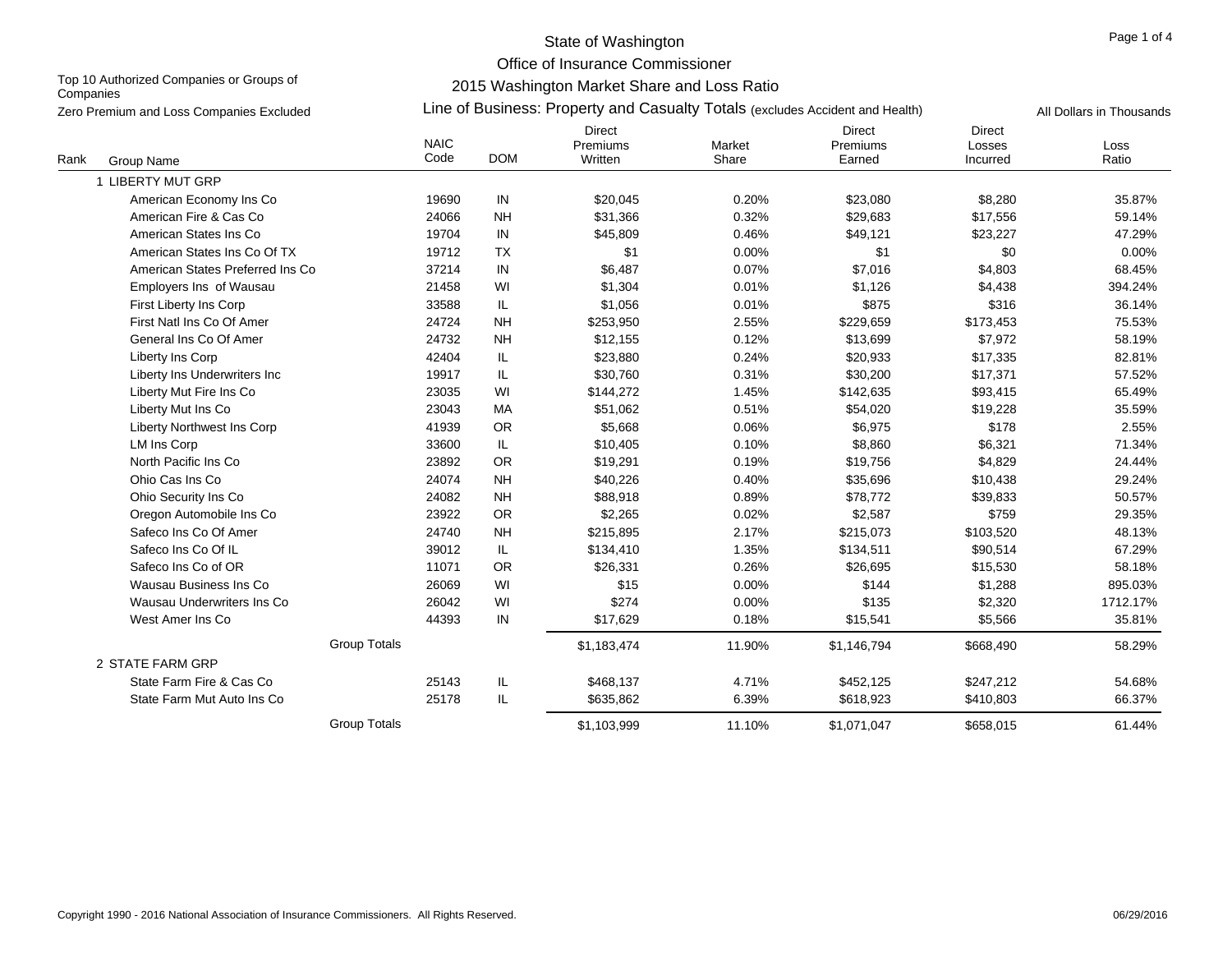Office of Insurance Commissioner

Top 10 Authorized Companies or Groups of **Companies** 

2015 Washington Market Share and Loss Ratio

| Zero Premium and Loss Companies Excluded |                     | Line of Business: Property and Casualty Totals (excludes Accident and Health) |                                      |                 |                                     |                                     |               |  |  |  |
|------------------------------------------|---------------------|-------------------------------------------------------------------------------|--------------------------------------|-----------------|-------------------------------------|-------------------------------------|---------------|--|--|--|
| Rank<br>Group Name                       | <b>NAIC</b><br>Code | <b>DOM</b>                                                                    | <b>Direct</b><br>Premiums<br>Written | Market<br>Share | <b>Direct</b><br>Premiums<br>Earned | <b>Direct</b><br>Losses<br>Incurred | Loss<br>Ratio |  |  |  |
| 3 FARMERS INS GRP                        |                     |                                                                               |                                      |                 |                                     |                                     |               |  |  |  |
| 21st Century Advantage Ins Co            | 25232               | MN                                                                            | \$2,998                              | 0.03%           | \$3,116                             | \$2,167                             | 69.55%        |  |  |  |
| 21st Century Centennial Ins Co           | 34789               | PA                                                                            | \$1,104                              | 0.01%           | \$1,141                             | \$670                               | 58.75%        |  |  |  |
| 21st Century N Amer Ins Co               | 32220               | <b>NY</b>                                                                     | \$5,113                              | 0.05%           | \$5,380                             | \$3,802                             | 70.66%        |  |  |  |
| 21st Century Preferred Ins Co            | 22225               | PA                                                                            | \$346                                | 0.00%           | \$374                               | \$93                                | 24.77%        |  |  |  |
| 21st Century Premier Ins Co              | 20796               | PA                                                                            | \$8,656                              | 0.09%           | \$8,470                             | \$6,634                             | 78.32%        |  |  |  |
| Coast Natl Ins Co                        | 25089               | CA                                                                            | \$22,184                             | 0.22%           | \$22,213                            | \$14,303                            | 64.39%        |  |  |  |
| Farmers Ins Co Of WA                     | 21644               | <b>WA</b>                                                                     | \$351,235                            | 3.53%           | \$355,228                           | \$225,188                           | 63.39%        |  |  |  |
| Farmers Ins Exch                         | 21652               | CA                                                                            | \$36,302                             | 0.36%           | \$35,526                            | \$14,814                            | 41.70%        |  |  |  |
| Fire Ins Exch                            | 21660               | CA                                                                            | \$71,736                             | 0.72%           | \$67,564                            | \$44,201                            | 65.42%        |  |  |  |
| Foremost Ins Co Grand Rapids MI          | 11185               | MI                                                                            | \$77,992                             | 0.78%           | \$75,472                            | \$34,120                            | 45.21%        |  |  |  |
| Foremost Prop & Cas Ins Co               | 11800               | MI                                                                            | \$8,342                              | 0.08%           | \$8,465                             | \$4,539                             | 53.62%        |  |  |  |
| Foremost Signature Ins Co                | 41513               | MI                                                                            | \$2,387                              | 0.02%           | \$2,688                             | \$1,117                             | 41.55%        |  |  |  |
| Mid Century Ins Co                       | 21687               | CA                                                                            | \$83,791                             | 0.84%           | \$73,597                            | \$53,565                            | 72.78%        |  |  |  |
| Truck Ins Exch                           | 21709               | CA                                                                            | \$34,974                             | 0.35%           | \$34,498                            | \$18,067                            | 52.37%        |  |  |  |
|                                          | <b>Group Totals</b> |                                                                               | \$707,159                            | 7.11%           | \$693,732                           | \$423,279                           | 61.01%        |  |  |  |
| 4 ALLSTATE INS GRP                       |                     |                                                                               |                                      |                 |                                     |                                     |               |  |  |  |
| Allstate Fire & Cas Ins Co               | 29688               | IL                                                                            | \$237,172                            | 2.38%           | \$231,845                           | \$153,770                           | 66.32%        |  |  |  |
| Allstate Ind Co                          | 19240               | IL                                                                            | \$103,426                            | 1.04%           | \$105,581                           | \$57,626                            | 54.58%        |  |  |  |
| Allstate Ins Co                          | 19232               | IL                                                                            | \$151,901                            | 1.53%           | \$154,892                           | \$82,844                            | 53.48%        |  |  |  |
| Allstate Prop & Cas Ins Co               | 17230               | IL                                                                            | \$122,966                            | 1.24%           | \$120,488                           | \$67,581                            | 56.09%        |  |  |  |
| Encompass Ind Co                         | 15130               | IL                                                                            | \$26,125                             | 0.26%           | \$26,079                            | \$17,634                            | 67.62%        |  |  |  |
| Encompass Ins Co Of Amer                 | 10071               | IL                                                                            | \$7,180                              | 0.07%           | \$7,684                             | \$3,703                             | 48.19%        |  |  |  |
| Esurance Ins Co                          | 25712               | WI                                                                            | \$32,966                             | 0.33%           | \$32,624                            | \$21,018                            | 64.43%        |  |  |  |
| First Colonial Ins Co                    | 29980               | FL                                                                            | \$2,034                              | 0.02%           | \$2,071                             | \$1,096                             | 52.92%        |  |  |  |
|                                          | <b>Group Totals</b> |                                                                               | \$683,770                            | 6.87%           | \$681,264                           | \$405,271                           | 59.47%        |  |  |  |
| 5 UNITED SERV AUTOMOBILE ASSN GRP        |                     |                                                                               |                                      |                 |                                     |                                     |               |  |  |  |
| Garrison Prop & Cas Ins Co               | 21253               | <b>TX</b>                                                                     | \$43,074                             | 0.43%           | \$41,071                            | \$26,601                            | 64.77%        |  |  |  |
| United Serv Automobile Assn              | 25941               | <b>TX</b>                                                                     | \$215,455                            | 2.17%           | \$213,984                           | \$150,180                           | 70.18%        |  |  |  |
| USAA Cas Ins Co                          | 25968               | <b>TX</b>                                                                     | \$171,991                            | 1.73%           | \$169,485                           | \$126,864                           | 74.85%        |  |  |  |
| USAA Gen Ind Co                          | 18600               | <b>TX</b>                                                                     | \$76,863                             | 0.77%           | \$73,265                            | \$54,029                            | 73.74%        |  |  |  |
|                                          | <b>Group Totals</b> |                                                                               | \$507,384                            | 5.10%           | \$497,806                           | \$357,674                           | 71.85%        |  |  |  |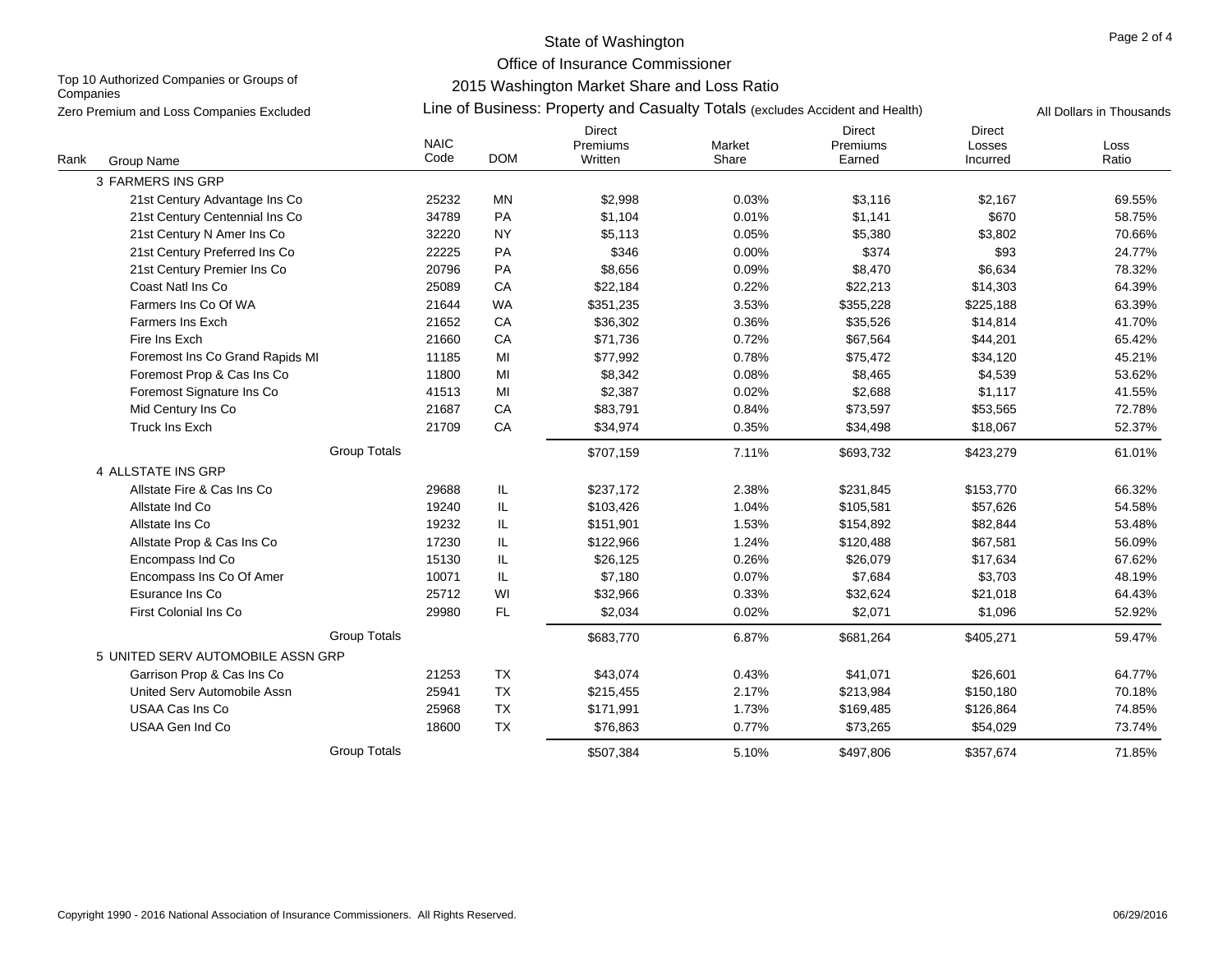Office of Insurance Commissioner

Top 10 Authorized Companies or Groups of **Companies** 

2015 Washington Market Share and Loss Ratio

|      | Zero Premium and Loss Companies Excluded |                     | Line of Business: Property and Casualty Totals (excludes Accident and Health) |                                      |                 |                                     |                                     |               |  |  |  |
|------|------------------------------------------|---------------------|-------------------------------------------------------------------------------|--------------------------------------|-----------------|-------------------------------------|-------------------------------------|---------------|--|--|--|
| Rank | Group Name                               | <b>NAIC</b><br>Code | <b>DOM</b>                                                                    | <b>Direct</b><br>Premiums<br>Written | Market<br>Share | <b>Direct</b><br>Premiums<br>Earned | <b>Direct</b><br>Losses<br>Incurred | Loss<br>Ratio |  |  |  |
|      | 6 BERKSHIRE HATHAWAY GRP                 |                     |                                                                               |                                      |                 |                                     |                                     |               |  |  |  |
|      | AttPro RRG Recip RRG                     | 13795               | DC                                                                            | \$275                                | 0.00%           | \$99                                | \$335                               | 339.90%       |  |  |  |
|      | Berkshire Hathaway Homestate Ins Co      | 20044               | <b>NE</b>                                                                     | \$3,851                              | 0.04%           | \$4,080                             | \$1,909                             | 46.80%        |  |  |  |
|      | Berkshire Hathaway Specialty Ins Co      | 22276               | <b>NE</b>                                                                     | \$360                                | 0.00%           | \$93                                | \$50                                | 53.57%        |  |  |  |
|      | Central States Ind Co Of Omaha           | 34274               | <b>NE</b>                                                                     | \$662                                | 0.01%           | \$709                               | \$66                                | 9.31%         |  |  |  |
|      | Columbia Ins Co                          | 27812               | <b>NE</b>                                                                     | \$1,586                              | 0.02%           | \$1,514                             | \$846                               | 55.92%        |  |  |  |
|      | Continental Divide Ins Co                | 35939               | CO                                                                            | \$5,993                              | 0.06%           | \$6,094                             | \$3,717                             | 60.99%        |  |  |  |
|      | GEICO Advantage Ins Co                   | 14138               | <b>NE</b>                                                                     | \$54,993                             | 0.55%           | \$45,613                            | \$40,998                            | 89.88%        |  |  |  |
|      | Geico Cas Co                             | 41491               | MD                                                                            | \$4,725                              | 0.05%           | \$4,971                             | \$2,885                             | 58.03%        |  |  |  |
|      | <b>GEICO Choice Ins Co</b>               | 14139               | $\sf NE$                                                                      | \$40,418                             | 0.41%           | \$34,214                            | \$29,790                            | 87.07%        |  |  |  |
|      | Geico Gen Ins Co                         | 35882               | <b>MD</b>                                                                     | \$161,114                            | 1.62%           | \$162,208                           | \$113,842                           | 70.18%        |  |  |  |
|      | Geico Ind Co                             | 22055               | <b>MD</b>                                                                     | \$74,287                             | 0.75%           | \$76,498                            | \$48,589                            | 63.52%        |  |  |  |
|      | <b>GEICO Marine Ins Co</b>               | 37923               | <b>MD</b>                                                                     | \$1,121                              | 0.01%           | \$932                               | \$1,793                             | 192.43%       |  |  |  |
|      | <b>GEICO Secure Ins Co</b>               | 14137               | $\sf NE$                                                                      | \$27,075                             | 0.27%           | \$22,833                            | \$20,134                            | 88.18%        |  |  |  |
|      | <b>General Reins Corp</b>                | 22039               | DE                                                                            | \$599                                | 0.01%           | \$625                               | \$377                               | 60.29%        |  |  |  |
|      | General Star Natl Ins Co                 | 11967               | DE                                                                            | \$82                                 | 0.00%           | \$80                                | ( \$3)                              | $(3.75)\%$    |  |  |  |
|      | Genesis Ins Co                           | 38962               | <b>CT</b>                                                                     | \$20                                 | 0.00%           | \$2                                 | (\$1,072)                           | (62690.06)%   |  |  |  |
|      | Government Employees Ins Co              | 22063               | <b>MD</b>                                                                     | \$54,311                             | 0.55%           | \$54,448                            | \$38,800                            | 71.26%        |  |  |  |
|      | <b>Medical Protective Co</b>             | 11843               | ${\sf IN}$                                                                    | \$7,598                              | 0.08%           | \$8,076                             | \$1,682                             | 20.82%        |  |  |  |
|      | National Ind Co                          | 20087               | <b>NE</b>                                                                     | \$8,326                              | 0.08%           | \$7,261                             | \$3,540                             | 48.75%        |  |  |  |
|      | National Liab & Fire Ins Co              | 20052               | <b>CT</b>                                                                     | \$3,569                              | 0.04%           | \$3,572                             | \$645                               | 18.05%        |  |  |  |
|      | Old United Cas Co                        | 37060               | KS                                                                            | \$23                                 | 0.00%           | \$62                                | (\$105)                             | $(170.29)\%$  |  |  |  |
|      | United States Liab Ins Co                | 25895               | PA                                                                            | \$6,284                              | 0.06%           | \$6,173                             | \$936                               | 15.17%        |  |  |  |
|      | <b>Group Totals</b>                      |                     |                                                                               | \$457,271                            | 4.60%           | \$440,155                           | \$309,752                           | 70.37%        |  |  |  |
|      | 7 PROGRESSIVE GRP                        |                     |                                                                               |                                      |                 |                                     |                                     |               |  |  |  |
|      | American Strategic Ins Corp              | 10872               | FL                                                                            | \$2,888                              | 0.03%           | \$2,419                             | \$2,825                             | 116.79%       |  |  |  |
|      | National Continental Ins Co              | 10243               | <b>NY</b>                                                                     | \$422                                | 0.00%           | \$351                               | \$46                                | 13.03%        |  |  |  |
|      | Progressive Amer Ins Co                  | 24252               | OH                                                                            | \$352                                | 0.00%           | \$357                               | \$45                                | 12.72%        |  |  |  |
|      | Progressive Cas Ins Co                   | 24260               | OH                                                                            | \$121,791                            | 1.22%           | \$122,743                           | \$78,409                            | 63.88%        |  |  |  |
|      | Progressive Classic Ins Co               | 42994               | WI                                                                            | \$11,566                             | 0.12%           | \$12,131                            | \$5,977                             | 49.27%        |  |  |  |
|      | Progressive Direct Ins Co                | 16322               | OH                                                                            | \$189,535                            | 1.91%           | \$183,478                           | \$128,147                           | 69.84%        |  |  |  |
|      | Progressive Max Ins Co                   | 24279               | OH                                                                            | \$21,781                             | 0.22%           | \$22,472                            | \$13,327                            | 59.31%        |  |  |  |
|      | Progressive Northern Ins Co              | 38628               | WI                                                                            | \$138                                | 0.00%           | \$142                               | \$16                                | 11.40%        |  |  |  |
|      | Progressive Northwestern Ins Co.         | 42919               | OH                                                                            | \$16,948                             | 0.17%           | \$17,668                            | \$11,538                            | 65.30%        |  |  |  |
|      | Progressive Preferred Ins Co             | 37834               | OH                                                                            | \$179                                | 0.00%           | \$178                               | \$65                                | 36.29%        |  |  |  |
|      | United Financial Cas Co                  | 11770               | OH                                                                            | \$40,469                             | 0.41%           | \$37,102                            | \$23,090                            | 62.23%        |  |  |  |
|      | <b>Group Totals</b>                      |                     |                                                                               | \$406,071                            | 4.08%           | \$399,040                           | \$263,485                           | 66.03%        |  |  |  |
|      | 8 Pemco Mut Ins Co                       |                     |                                                                               |                                      |                 |                                     |                                     |               |  |  |  |
|      | Pemco Mut Ins Co                         | 24341               | WA                                                                            | \$375,337                            | 3.77%           | \$367,788                           | \$240,484                           | 65.39%        |  |  |  |
|      | <b>Group Totals</b>                      |                     |                                                                               | \$375,337                            | 3.77%           | \$367,788                           | \$240.484                           | 65.39%        |  |  |  |

Copyright 1990 - 2016 National Association of Insurance Commissioners. All Rights Reserved. 06/29/2016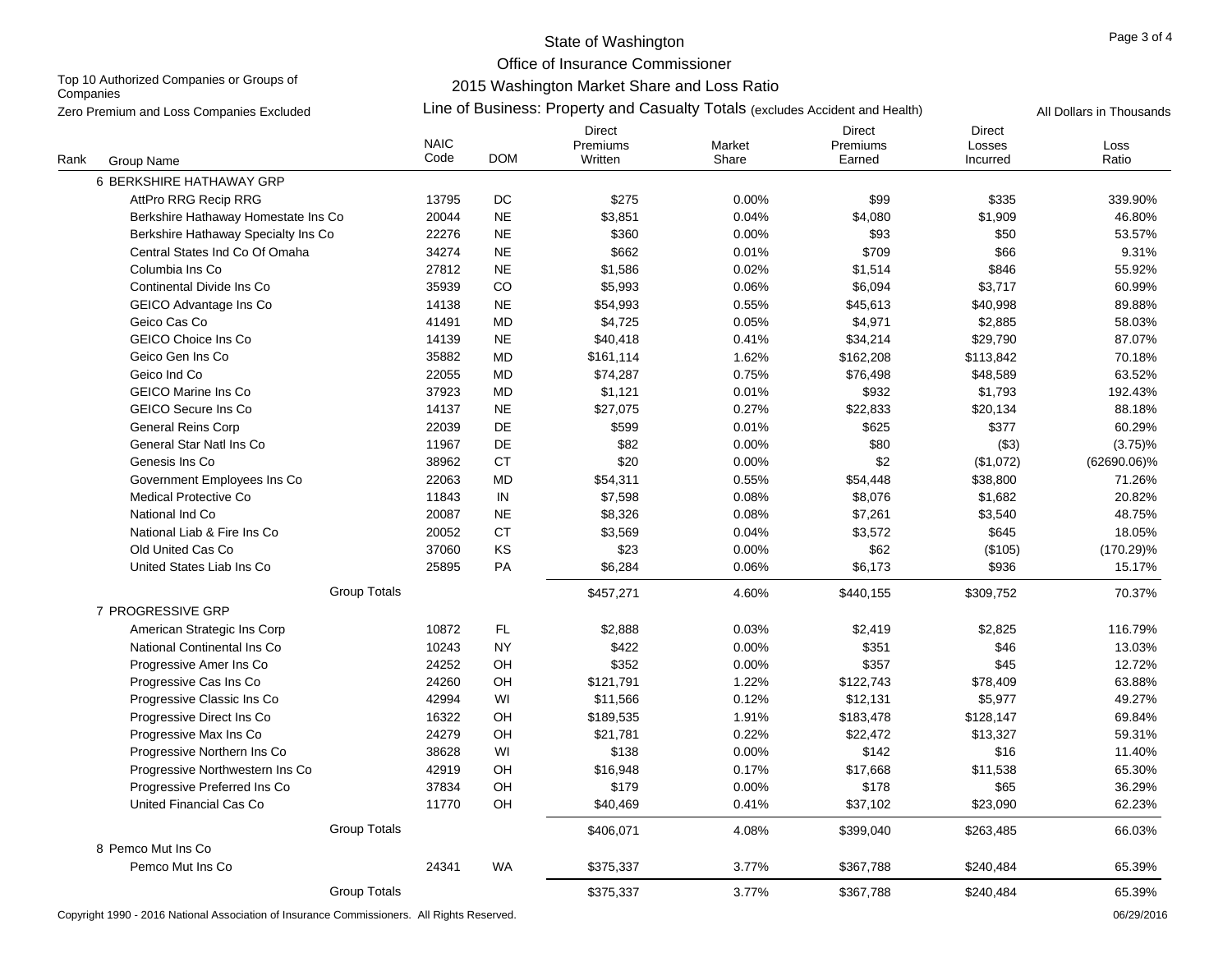Office of Insurance Commissioner

Top 10 Authorized Companies or Groups of **Companies** 

# 2015 Washington Market Share and Loss Ratio

|      | Zero Premium and Loss Companies Excluded |                     |            | Line of Business: Property and Casualty Totals (excludes Accident and Health) |                 | All Dollars in Thousands     |                                     |               |
|------|------------------------------------------|---------------------|------------|-------------------------------------------------------------------------------|-----------------|------------------------------|-------------------------------------|---------------|
| Rank | Group Name                               | <b>NAIC</b><br>Code | <b>DOM</b> | <b>Direct</b><br>Premiums<br>Written                                          | Market<br>Share | Direct<br>Premiums<br>Earned | <b>Direct</b><br>Losses<br>Incurred | Loss<br>Ratio |
|      | 9 Travelers Grp                          |                     |            |                                                                               |                 |                              |                                     |               |
|      | Automobile Ins Co Of Hartford CT         | 19062               | <b>CT</b>  | \$6,522                                                                       | 0.07%           | \$6,866                      | \$2,467                             | 35.94%        |
|      | Charter Oak Fire Ins Co                  | 25615               | <b>CT</b>  | \$15,113                                                                      | 0.15%           | \$14,797                     | \$3,618                             | 24.45%        |
|      | Farmington Cas Co                        | 41483               | <b>CT</b>  | \$2                                                                           | 0.00%           | \$2                          | (\$73)                              | $(2978.61)\%$ |
|      | Northland Cas Co                         | 24031               | <b>CT</b>  | \$2                                                                           | 0.00%           | \$44                         | \$218                               | 492.64%       |
|      | Northland Ins Co                         | 24015               | <b>CT</b>  | \$6,677                                                                       | 0.07%           | \$7,039                      | \$3,988                             | 56.65%        |
|      | Phoenix Ins Co                           | 25623               | <b>CT</b>  | \$11,100                                                                      | 0.11%           | \$9.787                      | \$61,262                            | 625.95%       |
|      | St Paul Fire & Marine Ins Co             | 24767               | <b>CT</b>  | \$2,356                                                                       | 0.02%           | \$3,163                      | (\$203)                             | $(6.41)\%$    |
|      | St Paul Guardian Ins Co                  | 24775               | <b>CT</b>  | \$29                                                                          | 0.00%           | \$106                        | (\$359)                             | $(337.56)\%$  |
|      | St Paul Mercury Ins Co                   | 24791               | <b>CT</b>  | \$433                                                                         | 0.00%           | \$982                        | \$2,054                             | 209.13%       |
|      | Standard Fire Ins Co                     | 19070               | CT         | \$20,398                                                                      | 0.21%           | \$13,151                     | \$7,304                             | 55.54%        |
|      | Travelers Cas & Surety Co                | 19038               | <b>CT</b>  | \$854                                                                         | 0.01%           | \$890                        | \$113                               | 12.69%        |
|      | Travelers Cas & Surety Co Of Amer        | 31194               | <b>CT</b>  | \$54,343                                                                      | 0.55%           | \$54,984                     | \$15,485                            | 28.16%        |
|      | Travelers Cas Ins Co Of Amer             | 19046               | CT         | \$13,790                                                                      | 0.14%           | \$13,662                     | \$8,128                             | 59.50%        |
|      | <b>Travelers Commercial Ins Co</b>       | 36137               | <b>CT</b>  | \$6,476                                                                       | 0.07%           | \$7,049                      | \$3,754                             | 53.26%        |
|      | Travelers Home & Marine Ins Co           | 27998               | <b>CT</b>  | \$53,026                                                                      | 0.53%           | \$54,669                     | \$32,674                            | 59.77%        |
|      | Travelers Ind Co                         | 25658               | <b>CT</b>  | \$27,090                                                                      | 0.27%           | \$28,133                     | \$12,795                            | 45.48%        |
|      | Travelers Ind Co Of Amer                 | 25666               | <b>CT</b>  | \$11,191                                                                      | 0.11%           | \$11,794                     | \$9,147                             | 77.56%        |
|      | Travelers Ind Co Of CT                   | 25682               | <b>CT</b>  | \$6,633                                                                       | 0.07%           | \$7,274                      | \$3,739                             | 51.40%        |
|      | Travelers Prop Cas Co Of Amer            | 25674               | <b>CT</b>  | \$52,968                                                                      | 0.53%           | \$53,592                     | \$17,713                            | 33.05%        |
|      | <b>Group Totals</b>                      |                     |            | \$289,003                                                                     | 2.91%           | \$287,988                    | \$183,826                           | 63.43%        |
|      | 10 HARTFORD FIRE & CAS GRP               |                     |            |                                                                               |                 |                              |                                     |               |
|      | Hartford Accident & Ind Co               | 22357               | <b>CT</b>  | \$20,178                                                                      | 0.20%           | \$20,072                     | \$15,436                            | 76.90%        |
|      | Hartford Cas Ins Co                      | 29424               | $\sf IN$   | \$62,978                                                                      | 0.63%           | \$60,918                     | \$36,559                            | 60.01%        |
|      | Hartford Fire In Co                      | 19682               | <b>CT</b>  | \$15,954                                                                      | 0.16%           | \$15,471                     | \$13,430                            | 86.81%        |
|      | Hartford Ins Co Of The Midwest           | 37478               | IN         | \$16,659                                                                      | 0.17%           | \$16,898                     | \$8,994                             | 53.23%        |
|      | <b>Hartford Underwriters Ins Co</b>      | 30104               | <b>CT</b>  | \$27,567                                                                      | 0.28%           | \$28,776                     | \$16,772                            | 58.28%        |
|      | Property & Cas Ins Co Of Hartford        | 34690               | IN         | \$39,266                                                                      | 0.39%           | \$40,603                     | \$35,893                            | 88.40%        |
|      | Sentinel Ins Co Ltd                      | 11000               | <b>CT</b>  | \$23,235                                                                      | 0.23%           | \$23,120                     | \$14,090                            | 60.94%        |
|      | Trumbull Ins Co                          | 27120               | <b>CT</b>  | \$17,309                                                                      | 0.17%           | \$16,174                     | \$10,769                            | 66.58%        |
|      | Twin City Fire Ins Co Co                 | 29459               | ${\sf IN}$ | \$22,129                                                                      | 0.22%           | \$22,945                     | \$16,238                            | 70.77%        |
|      | <b>Group Totals</b>                      |                     |            | \$245,277                                                                     | 2.47%           | \$244,977                    | \$168,182                           | 68.65%        |
|      | <b>Top Group Totals</b>                  |                     |            | \$5,958,743                                                                   | 59.91%          | \$5,830,591                  | \$3,678,458                         | 63.09%        |
|      | All Other Companies                      |                     |            | \$3,988,070                                                                   | 40.09%          | \$3,914,692                  | \$2,268,299                         | 57.94%        |
|      |                                          | <b>Totals</b>       |            | \$9.946.813                                                                   | 100.00%         | \$9.745.284                  | \$5.946.757                         | 61.02%        |

(1) Excluding all Loss Adjustment Expenses (LAE)